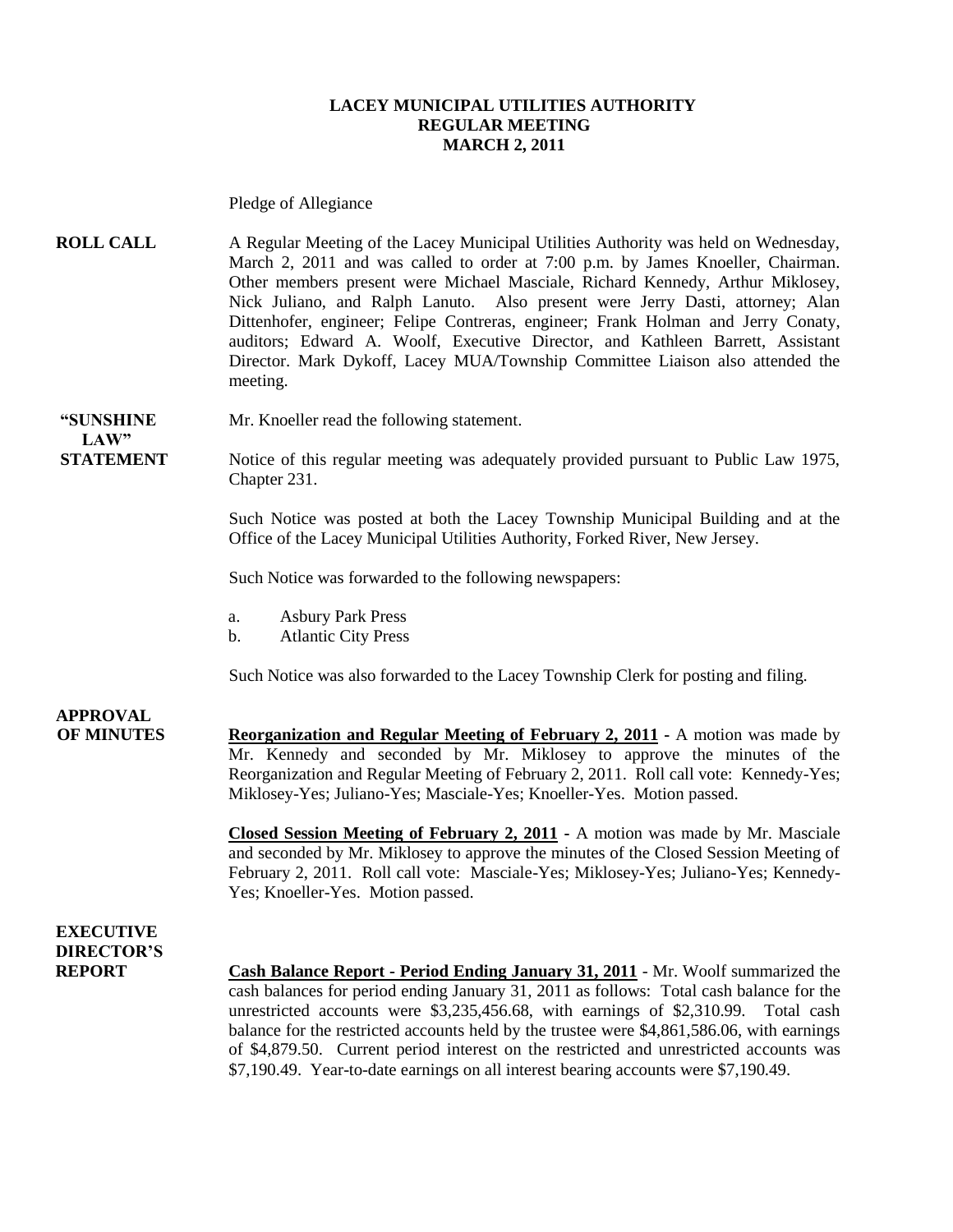#### **Resolution 2011-21 – Appointing D & M Associates as Computer Consultant** - A

motion was made by Mr. Kennedy and seconded by Mr. Masciale to adopt *Resolution No. 2011-21, Resolution of the Lacey Municipal Utilities Authority, County of Ocean, State of New Jersey, Appointing David J. Kubiak of D&M Associates as Authority Computer Consultant.* Roll call vote: Kennedy-Yes; Masciale-Yes; Juliano-Yes; Miklosey-Yes; Knoeller-Yes. Motion passed.

**Resolution 2011-22 – Authorize Sale of Personal Property Not Needed for Public Use** - On recommendation by the executive director, a motion was made by Mr. Miklosey and seconded by Mr. Kennedy to adopt *Resolution 2011-22, Resolution of the Lacey Municipal Utilities Authority, County of Ocean, State of New Jersey, Authorizing Sale of Personal Property Not Needed for Public Use.* Roll call vote: Miklosey-Yes; Kennedy-Yes; Juliano-Yes; Masciale-Yes; Knoeller-Yes. Motion passed.

**Resolution 2011-28 – Authorize Increase of Bid Threshold and Appointing a Qualified Purchasing Agent** – Mr. Woolf explained the Authority would receive three quotes for purchases under \$36,000. Any purchase over \$36,000 the Authority would go out to public bid. Additionally, the chairman must sign off on any purchase over \$5,400. The executive director can sign off on purchases up to \$5,400. On recommendation by the executive director, a motion was made by Mr. Masciale and seconded by Mr. Miklosey to adopt *Resolution 2011-28, Resolution of the Lacey Municipal Utilities Authority, County of Ocean, State of New Jersey, Authorizing Increase of Bid Threshold and Appointing a Qualified Purchasing Agent.* Roll call vote: Masciale-Yes; Miklosey-Yes; Juliano-Yes; Kennedy-Yes; Knoeller-Yes. Motion passed.

**Resolution 2011-29 – Appointing Tammy Fetherman as Qualified Purchasing Agent** – Mr. Knoeller stated the personnel committee has agreed to offer Ms. Fetherman a salary increase of \$1,500.00 for additional responsibilities as a Qualified Purchasing Agent. On recommendation by the executive director, a motion was made by Mr. Kennedy and seconded by Mr. Masciale to adopt *Resolution 2011-29, Resolution of the Lacey Municipal Utilities Authority, County of Ocean, State of New Jersey, Appointing Tammy Fetherman as Qualified Purchasing Agent*. Roll call vote: Kennedy-Yes; Masciale-Yes; Juliano-Yes; Miklosey-Abstain; Knoeller-Yes. Motion passed.

**Resolution 2011-30 – Appointing Kristin Spatz as Account Clerk** – On recommendation by the executive director, a motion was made by Mr. Juliano and seconded by Mr. Kennedy to adopt *Resolution 2011-30, Resolution of the Lacey Municipal Utilities Authority, County of Ocean, State of new Jersey, Appointing Kristin Spatz to the Position of Account Clerk.* Roll call vote: Juliano-Yes; Kennedy-Yes; Miklosey-Yes; Masciale-Yes; Knoeller-Yes. Motion passed.

**2011 Financial Advisor/Investment Manager** – Mr. Woolf requested the Board reject the Submission of Qualifications for the Financial Advisor/Investment Manager professional contract. He explained submittals received did not contain the Investment Manager portion of the submittal. Therefore, he is requesting authorization to readvertise and receive RFQ's for Financial Advisor/Investment Manger contract. A motion was made by Mr. Masciale and seconded by Mr. Kennedy to reject submission of qualifications for Financial Advisor/Investment Manager contract, and readvertise to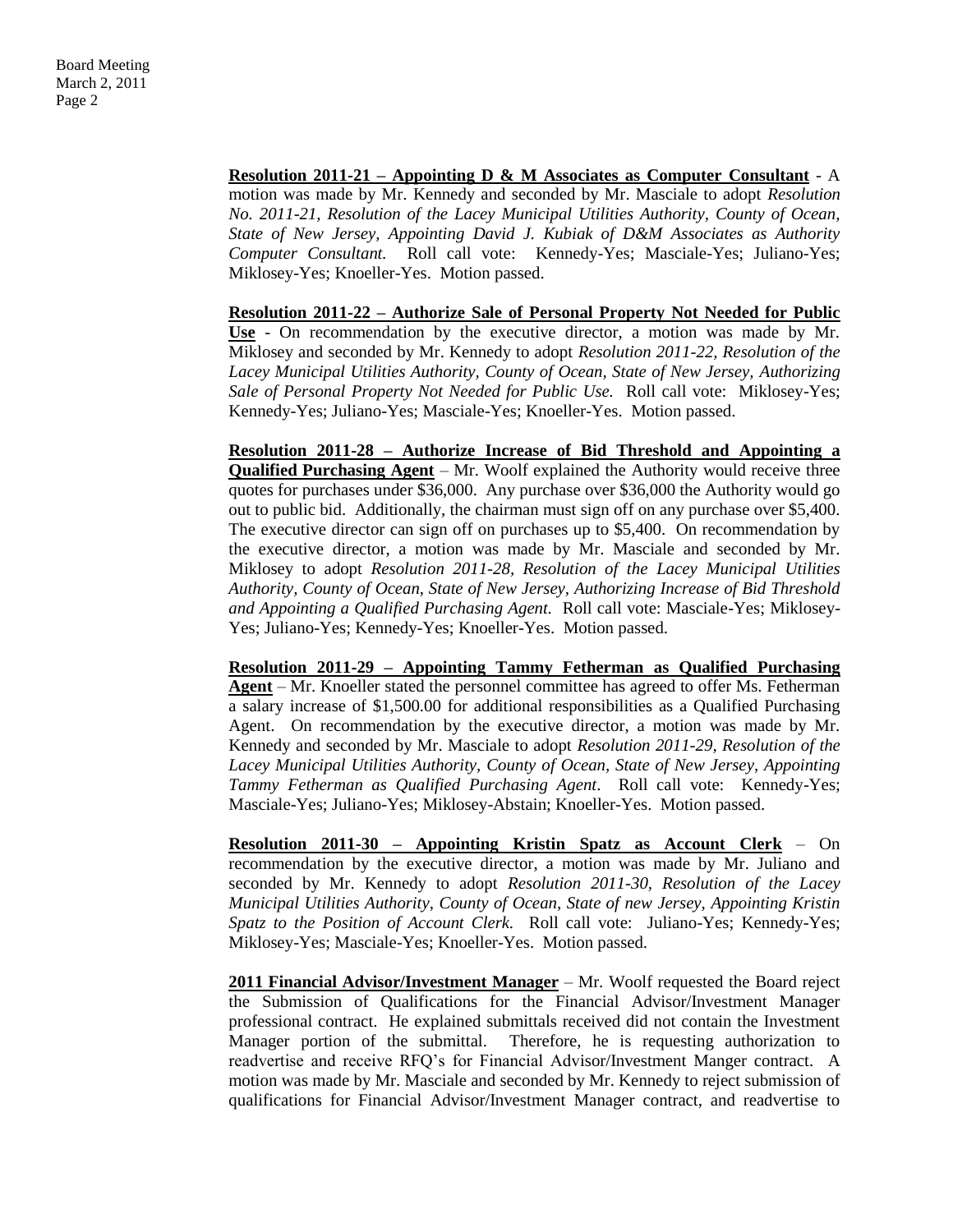receive bids for same. Roll call vote: Masciale-Yes; Kennedy-Yes; Juliano-Yes; Miklosey-Yes; Knoeller-Yes. Motion passed.

**Safety Award** - Mr. Woolf stated the Authority received a perfect score for complying with the New Jersey Utilities Authority Joint Insurance Fund for 2010. He thanked Darren Coraggio for doing an outstanding job with the Safety Program.

**Raw Water Line Bids** – Mr. Woolf requested authorization to advertise and receive bids for the installation of a 12" raw water line from Well No. 8 to Water Treatment Plant No. 1. A motion was made by Mr. Masciale and seconded by Mr. Miklosey authorizing the executive director to advertise and receive bids for the installation of a 12" raw water line. Roll call vote: Masciale-Yes; Miklosey-Yes; Juliano-Yes; Kennedy-Yes; Knoeller-Yes. Motion passed.

## **BUSINESS**

**REPORT** February Meter Reads – Ms. Barrett reported 3,796 meters were read in February for Cycles 3 and 9. Seventy-eight work orders were cut to obtain manual reads not obtained during regular meter read routes. Nine reads were questioned for high usage. Three customers were contacted by phone and six customers were sent a letter.

> **March Billing –** Ms. Barrett reported utility bills would be mailed/hand delivered on March  $3<sup>rd</sup>$  in the amount of \$703,040.83. Penalties were assessed on 3,512 past due accounts (all cycles) in the amount of \$17,291.42 for a total billing in March of \$720,332.25.

> **Customer Service –** Ms. Barrett reported eleven new customer welcome letters were mailed in January, and eighteen responses were received in February. Twenty-six final reads with equipment inspections were performed in February with no violations.

> **Tax Lien Sale** – Ms. Barrett reported the Authority is still waiting for the Tax Collector's office to prove and balance their collections from the tax lien sale before they can issue payment to the LMUA.

> **MUAA** – Ms. Barrett reported the MUAA dinner/meeting will be held on Thursday, March  $10<sup>th</sup>$ . The topic of discussion will be foreclosures and how they are affecting Authorities.

# **ENGINEER'S**

**REPORT Resolution No. 2011-23 – Amended Final Sewer and Water Approval – Lacey Township Building Associates, LLC - Lacey Town Village** – Mr. Dittenhofer reported his office received amended application and plans for final sewer and water approval for Lacey Township Building Associates, L.L.C., Block 739.01, Lot 2.07. The applicant is proposing to construct a subdivision consisting of 84 townhouse units and a 1,500 SF clubhouse on the south side of Laurel Boulevard between Railroad Avenue North and Route 9. The applicant proposes to connect to the existing water mains along Route 9 and Laurel Boulevard and install an 8" water main loop throughout the development. The applicant also proposes to connect to an existing manhole in South Street and extend 8"PVC sanitary sewer main to service the units. The applicant has requested an amended approval in order to convert the project from an age-restricted development to a non age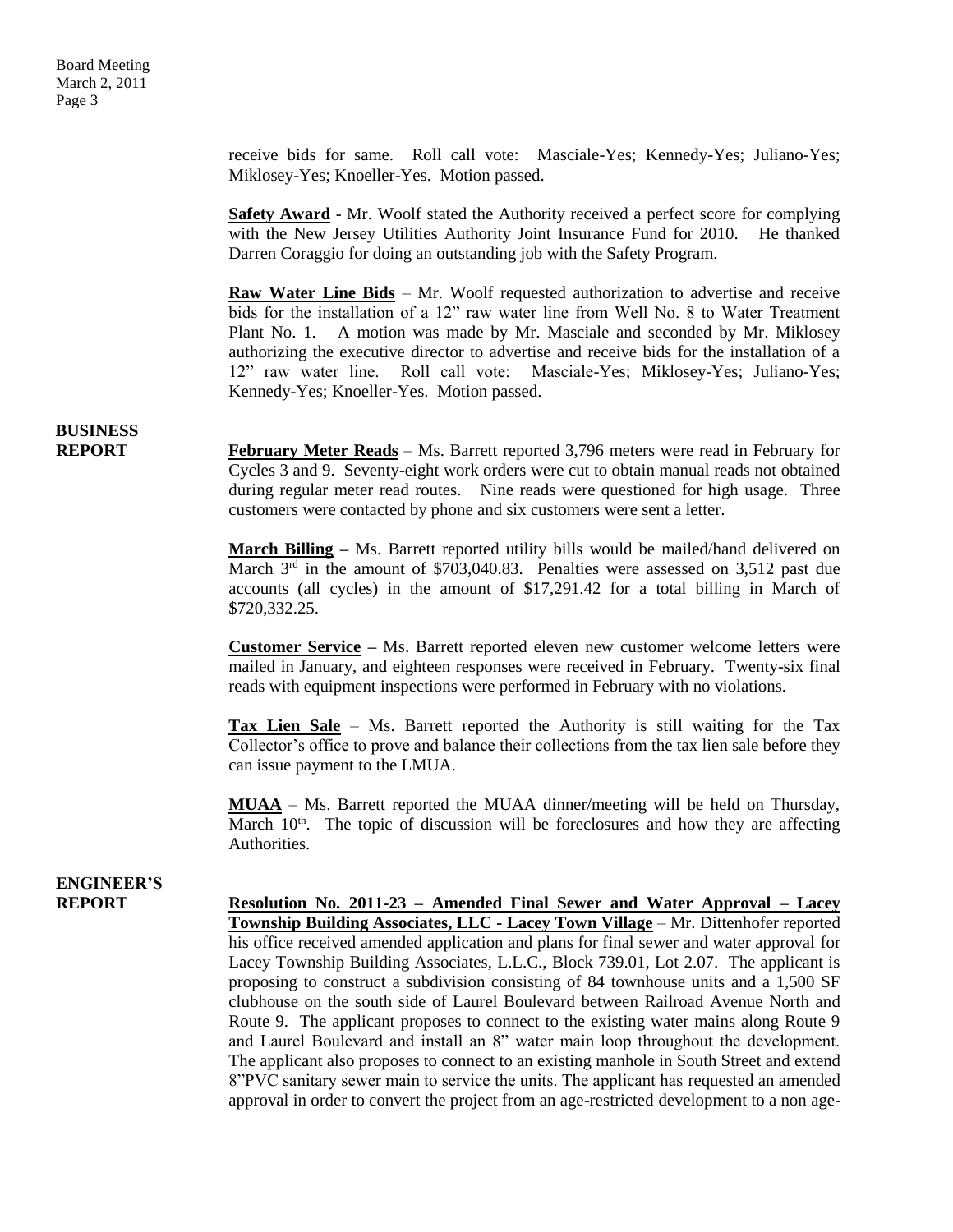restricted development. This conversion will result in a decrease in water demand, however, the sanitary sewer flow will increase from what was previously permitted by the NJDEP. On recommendation by the Authority's engineer, a motion was made by Mr. Kennedy and seconded by Mr. Miklosey to adopt *Resolution 2011-23, Resolution of the Lacey Municipal Utilities Authority, County of Ocean, State of New Jersey, Amended Final Sewer and water Approval, Lacey Township Building Associates, LLC, Lacey Town Village, Block 739.01, Lot 2.07.* Roll call vote: Kennedy-Yes; Miklosey-Yes; Juliano-Yes; Masciale-Yes; Knoeller-Yes. Motion passed.

**Resolution 2011-27 – Final Sewer and Water Approval – Proposed Gas Station Improvements – Shaan Realty, LLC** – Mr. Dittenhofer reported his office received the application and plans for final sewer and water approval for Proposed Gas Station Improvements, Block 1851, Lots 8.01 & 8.02. The applicant is proposing to construct a 2,000 SF convenience store and 1,500 SF Dunkin Donuts donut shop at the intersection of Lacey Road and Newark Avenue, in the northeast corner. The applicant proposes to subdivide the property into two lots and demolish the existing car wash building. The existing auto repair center will remain. The applicant proposes to connect to the existing sanitary sewer main in Arthur Street and install a new lateral for the auto repair center. The existing lateral will be reconstructed to service the convenience store and donut shop. The applicant also proposes to connect to the existing water main in Lacey Road and install a 2" service for the convenience store and donut shop. On recommendation by the Authority's engineer, a motion was made by Mr. Masciale and seconded by Mr. Miklosey to adopt *Resolution 2011-27*, *Resolution of the Lacey Municipal Utilities Authority, County of Ocean, State of New Jersey, Final Sewer and Water Approval, Proposed Gas Station Improvements, Shaan Realty, LLC, Block 1851, Lots 8.01 & 8.02.*  Roll call vote: Masciale-Yes; Miklosey-Yes; Juliano-Yes; Kennedy-Yes; Knoeller-Yes. Motion passed.

**Resolution 2011-24 – Maintenance Guarantee Release and Closeout Escrow Account – Greenscape Subdivision – R. Stone & Co.** – On recommendation by the Authority's engineer, a motion was made by Mr. Kennedy and seconded by Mr. Miklosey to adopt *Resolution 2011-24, Resolution of the Lacey Municipal Utilities Authority, County of Ocean, State of New Jersey, Cash Maintenance Guarantee Release, Closeout Developer Escrow Account, Greenscape Subdivision – R. Stone & Company, Block 1626, Lot 1.* Roll call vote: Kennedy-Yes; Miklosey-Yes; Juliano-Yes; Masciale-Yes; Knoeller-Yes. Motion passed.

**Resolution 2011-25 – Maintenance Bond Release – Administration Building – Gavan General Contracting** – On recommendation by the Authority's engineer, a motion was made by Mr. Kennedy and seconded by Mr. Masciale to adopt *Resolution 2011-25, Resolution of the Lacey Municipal Utilities Authority, County of Ocean, State of New Jersey, Maintenance Bond Release, Administration Building Structural Repairs and Carpet Installation, Gavan General Contracting, Inc.* Roll call vote: Kennedy-Yes; Masciale-Yes; Juliano-Yes; Miklosey-Yes; Knoeller-Yes. Motion passed.

**Wells and Water Treatment Plant at Well No. 1 Site** – Mr. Dittenhofer stated an itemized punch list has been forwarded to the contractor for completion.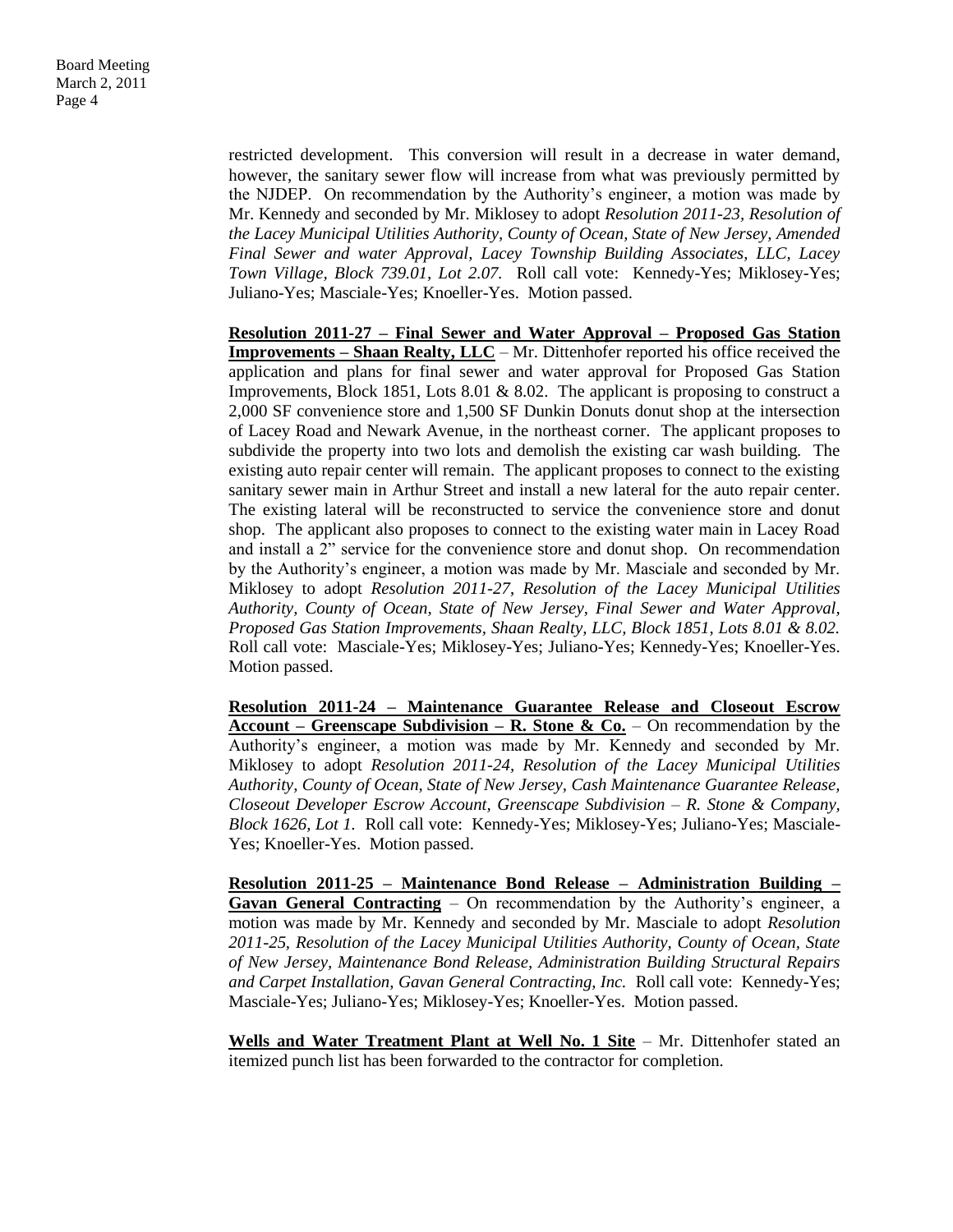In regards to the Water Allocation Permit, Mr. Dittenhofer stated a hydrogeolgic report had been forwarded to the New Jersey Geological Survey for their review and comments. The completed package will be going for Water Allocation this week.

Mr. Knoeller asked about NJDEP's letter indicating the LMUA exceeded its firm capacity. Mr. Dittenhofer explained firm capacity is what the DEP looks at when they issue water extension permits for various applicants. According to DEP's records, the LMUA had exceeded the peak day usage. However, the State never addressed the construction certification report for the upgrade of Wells  $3, 4 \& 5$ . The report was resubmitted to the State and the Authority will now have an increase of 400 gallons per minute. Mr. Dittenhofer stated it would take approximately one month for the DEP to make the correction, which can be viewed on their website. His office would follow-up with DEP to make sure the correction is made.

Mr. Dittenhofer stated the project is on-schedule, and an anticipated start date to produce water is May 2012. Mr. Knoeller advised the engineers if there is anything that can be done to expedite the process, without going over budget, to inform the Board immediately. Mr. Dittenhofer reminded the Board there is usually a public comment/hearing phase associated with water allocation.

# **ATTORNEY'S**

**REPORT Resolution 2011-26 – Approve Collective Bargaining Agreement with Teamsters Local 97 of New Jersey** – On recommendation by the Authority's attorney, a motion was made by Mr. Kennedy and seconded by Mr. Miklosey to adopt *Resolution 2011-26, Resolution of the Lacey Municipal Utilities Authority, County of Ocean, State of New Jersey, Approving the Collective Bargaining Agreement with Teamsters Local 97 of New Jersey.* Mr. Miklosey recommends that at the next contract negotiations sick time be reduced from 12 days to 6 or 9 days for new employees. Roll call vote: Kennedy-Yes; Miklosey-Yes; Juliano-Yes; Masciale-Yes; Knoeller-Yes. Motion passed. Mr. Knoeller informed Mr. Dykoff that new hires would be paying a 20% co pay on their health insurance for single coverage.

> **Beach Boulevard Bridge Damage** – Mr. Dasti stated this issue has been finalized. A Release has been executed and Midlantic Construction has been paid the reduced upon amount.

**Biele Jewelers** – Mr. Dasti recommended this issue be discussed in closed session.

**OCUA Deficiency Notice** – Mr. Dasti recommended this issue be discussed in closed session.

**Wells 7 & 8** – Mr. Dasti stated there was an issue with the contractor in terms of Affirmative Action documentation. This issue has been resolved.

**AUDITOR'S**

**REPORT Accountant's Status Report – Month Ended January 31, 2011** – Mr. Holman reported revenue, expenses, and user charges had a positive variance on both water and sewer for the month. He stated his office is in the process of performing the audit for the Authority, therefore, a Finance Committee meeting will be held at the end of March.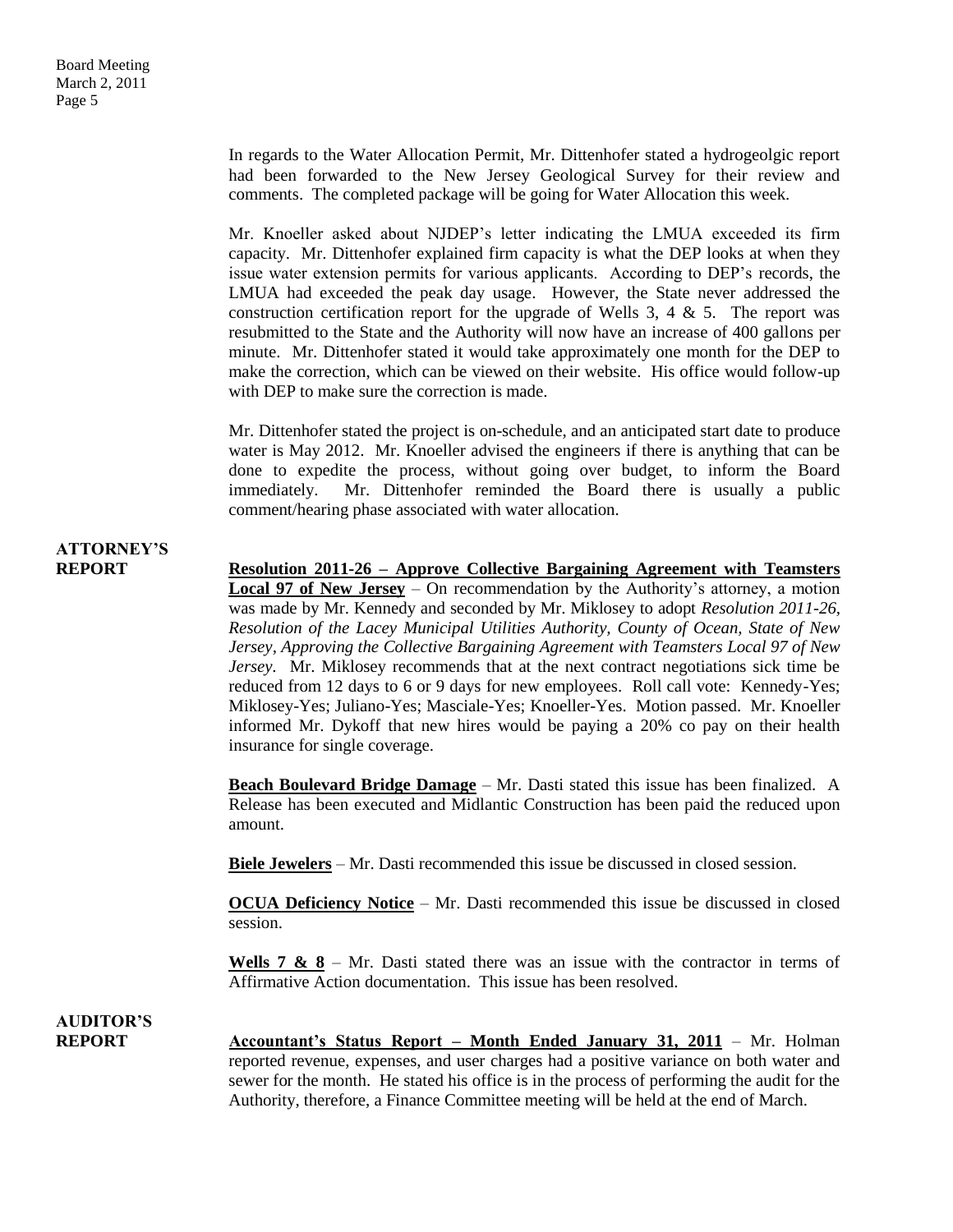Mr. Knoeller reported a meeting is scheduled with representatives from the OCUA to resolve the OCUA credit issue.

#### **CORRESPONDENCE**

**Patricia Carbone, Annapolis Lane** – Requesting relief of utility bill, due to unexplained high water usage. Based on the information presented, a waiver of a portion of the charges could not be supported. It was recommended a payment plan be offered to Ms. Carbone. A motion was made by Mr. Kennedy and seconded by Mr. Masciale to offer customer a payment plan. Roll call vote: Kennedy-Yes; Masciale-Yes; Juliano-Yes; Miklosey-Yes; Knoeller-Yes. Motion passed.

**Stella Marmo, Capstan Drive** – Requesting removal of late charge on utility bill. Based on the information presented, a motion was made by Mr. Kennedy and seconded by Mr. Miklosey to waive the late charges in the amount of \$7.14. Roll call vote: Kennedy-Yes; Miklosey-Yes; Juliano-Yes; Masciale-Yes; Knoeller-Yes. Motion passed.

**Mary Rubino Ryder, Sandpiper Drive** – Requesting relief of utility bill, due to broken pipe. Since the water did not go into the sewer system, a motion was made by Mr. Kennedy and seconded by Mr. Miklosey to grant a credit adjustment on the sewer charges in the amount of \$638.58 (118,000 gallons), as well as waive the penalties accrued to the account on March  $1<sup>st</sup>$  in the amount of \$19.81. Roll call vote: Kennedy-Yes; Miklosey-Yes; Juliano-Yes; Masciale-Yes; Knoeller-Yes. Motion passed.

**Angela Marra, Beach Blvd**. – Requesting relief of utility bill, due to broken pipe. Since the water did not go into the sewer system, a motion was made by Mr. Kennedy and seconded by Mr. Miklosey to grant a credit adjustment on the sewer charges in the amount of \$15.36 (14,000 gallons). Roll call vote: Kennedy-Yes; Miklosey-Yes; Juliano-Yes; Masciale-Yes; Knoeller-Yes. Motion passed.

**OLD**

**BUSINESS Professional Services Agreement – Gluck, Walrath, LLC – Authority Bond Counsel** Chairman Knoeller and Secretary Kennedy executed the Professional Services Agreement between the Lacey Municipal Utilities Authority and Gluck, Walrath, LLC for the period from February 3, 2011 to February 1, 2012.

> **Professional Services Agreement – Dasti, Murphy, McGuckin, Ulaky, Cherkos & Connors – Authority Attorney** – Chairman Knoeller and Secretary Kennedy executed the Professional Services Agreement between the Lacey Municipal Utilities Authority and Dasti, Murphy, McGuckin, Ulaky, Cherkos & Connors for the period from February 3, 2011 to February 1, 2012.

> **Professional Services Agreement – Forked River Medical Specialists – Authority Physicians** – Chairman Knoeller and Secretary Kennedy executed the Professional Services Agreement between the Lacey Municipal Utilities Authority and Forked River Medical Specialists for the period from February 3, 2011 to February 1, 2012.

> **Professional Services Agreement – Connor Strong Companies, Inc. - Authority Risk Management Consultant** – Chairman Knoeller and Secretary Kennedy executed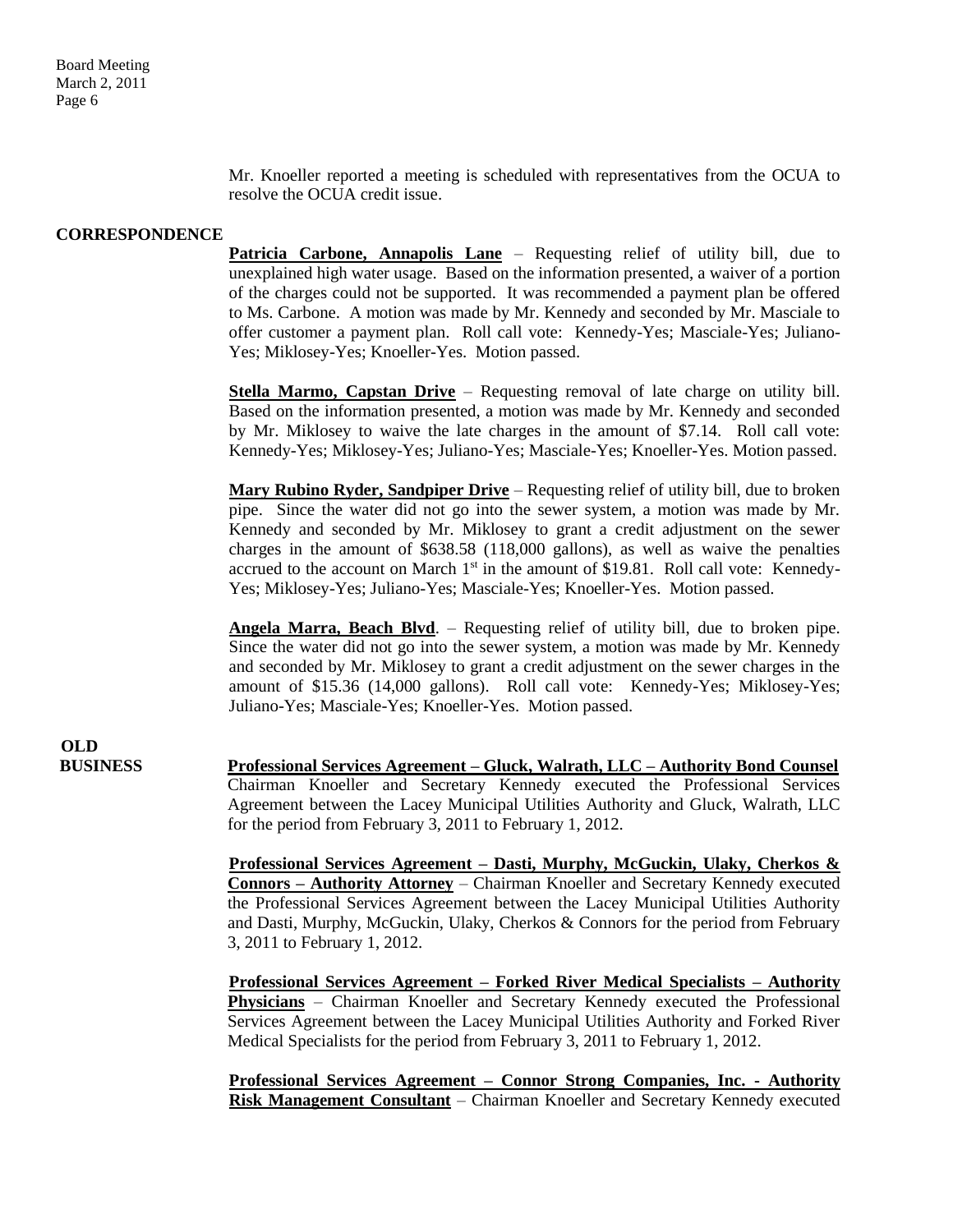the Professional Services Agreement between the Lacey Municipal Utilities Authority and Connor Strong Companies, Inc. for the period from February 3, 2011 to February 1, 2012.

**Professional Services Agreement – Richard Meinders, P.C. – Authority Conflict Attorney** – Chairman Knoeller executed the Professional Services Agreement between the Lacey Municipal Utilities Authority and Richard Meinders, P.C. for the period from February 3, 2011 to February 1, 2012.

**Professional Services Agreement – Holman & Frenia, P.C. – Authority Auditor** – Chairman Knoeller executed the Professional Services Agreement between the Lacey Municipal Utilities Authority and Holman & Frenia, P.C. for the period from February 3, 2011 to February 1, 2012.

### **NEW**

**BUSINESS** Mr. Miklosey requested Mr. Woolf provide the Board with a monthly report on sick, vacation and personal days taken by employees.

## **PUBLIC BUSINESS/**

**COMMENT Regina Discenza, Sunset Beach** – Mrs. Discenza asked for clarification in regards to the increase in firm capacity. Mr. Dittenhofer stated presently it is 3.9 million gallons per day. When the new treatment plant goes on-line it will be 5.0 million gallons per day.

# **PAYMENT OF**

**VOUCHERS** WHEREAS, the members of the Lacey Municipal Utilities Authority carefully examined all vouchers presented for payment of claims;

> **NOW, THEREFORE, BE IT RESOLVED** by the Lacey Municipal Utilities Authority that:

> 1. Said vouchers in the sum of \$710,628.54 be same are hereby approved to be paid.

2. Said vouchers are listed on the attached computer check register.

A motion was made by Mr. Kennedy and seconded by Mr. Miklosey to adopt the above resolution. Roll call vote: Kennedy-Yes; Miklosey-Yes; Juliano-Yes, but abstains on South Jersey Auto Supply; Masciale-Yes; Knoeller-Yes. Motion passed.

**CLOSED** 

### **SESSION RESOLUTION**

**WHEREAS,** Section 8 of the Open Public Meetings Act, Chapter 231, Public Law 1975 permits the exclusion of the public from a meeting in certain circumstances;

**WHEREAS**, this public body is of the opinion that such circumstances presently exist.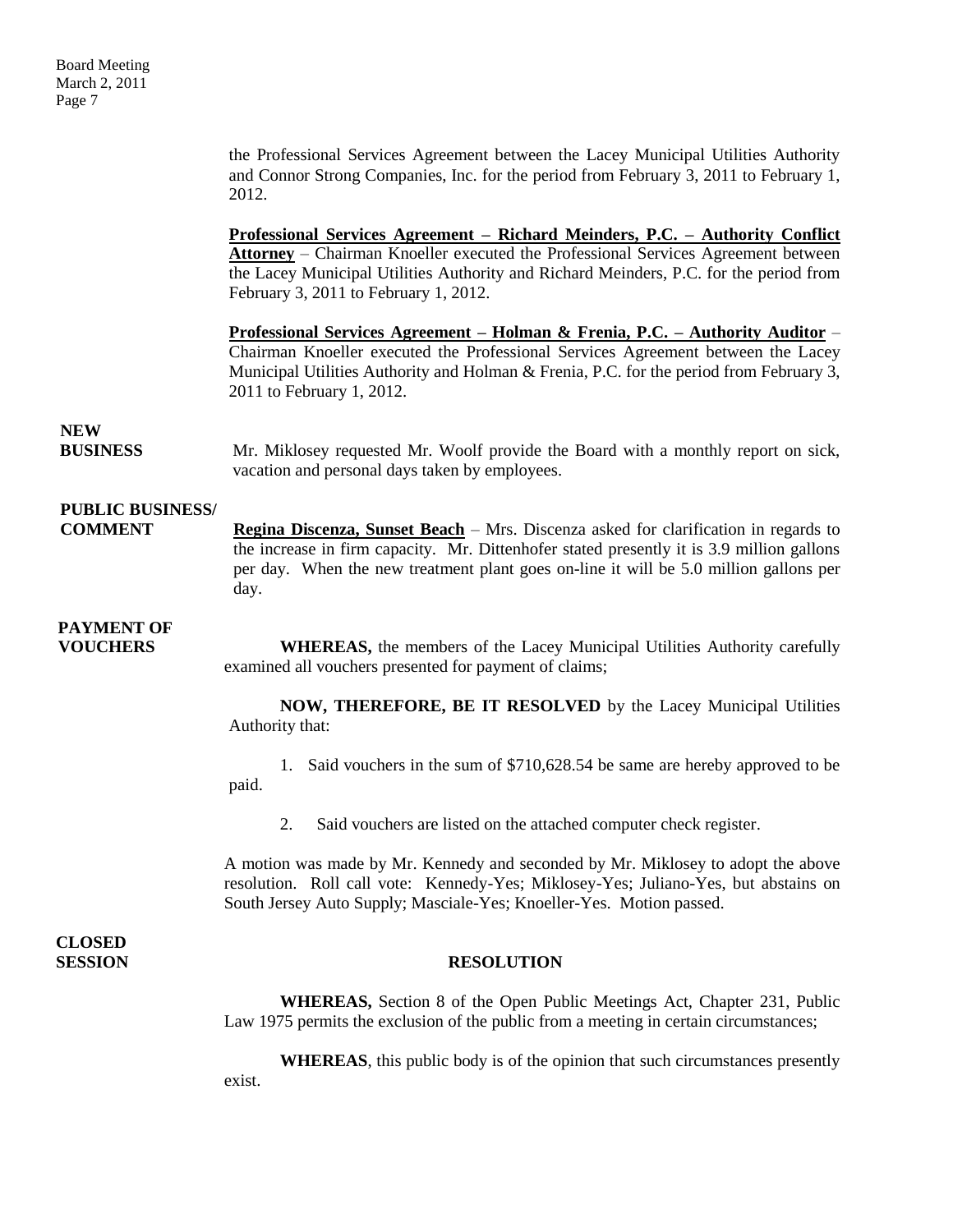|                                  | NOW, THEREFORE, BE IT RESOLVED by the Lacey Municipal Utilities<br>Authority, County of Ocean and State of New Jersey as follows:                                                                                                                                                                                              |
|----------------------------------|--------------------------------------------------------------------------------------------------------------------------------------------------------------------------------------------------------------------------------------------------------------------------------------------------------------------------------|
| <b>RE-OPEN</b><br><b>MEETING</b> | 1. The public shall be excluded from discussion of action upon the hereinafter<br>specified subject matters.                                                                                                                                                                                                                   |
|                                  | 2. The general nature of this closed session concerns personnel matters and<br>potential litigation.                                                                                                                                                                                                                           |
|                                  | 3. It is anticipated at this time that the above-stated matters will be made public<br>once these matters have been resolved.                                                                                                                                                                                                  |
|                                  | 4. This resolution shall take effect immediately.                                                                                                                                                                                                                                                                              |
|                                  | A motion was made by Mr. Masciale and seconded by Mr. Miklosey to adopt the above<br>resolution. Roll call vote: Unanimously approved.                                                                                                                                                                                         |
|                                  | Separate minutes were kept on the above closed session.                                                                                                                                                                                                                                                                        |
|                                  | A motion was made by Mr. Miklosey and seconded by Mr. Kennedy to reopen the<br>meeting. Roll call vote: Unanimously approved.                                                                                                                                                                                                  |
|                                  | A motion was made by Mr. Masciale and seconded by Mr. Kennedy authorizing non-<br>union increases in the amount of $$1,300.00$ for 2009, and $$1,300.00$ for 2011. The<br>increases will be effective February 2, 2011. Roll call vote: Masciale-Yes; Kennedy-<br>Yes; Juliano-Yes; Miklosey-Yes; Knoeller-Yes. Motion passed. |
|                                  | A motion was made by Mr. Masciale and seconded by Mr. Kennedy authorizing Holman<br>& Frenia to perform an in-depth review of the Authority's connection fees/rate structure<br>in an amount not to exceed \$5,000.00. Roll call vote: Masciale-Yes; Kennedy-Yes;<br>Juliano-Yes; Miklosey-Yes; Knoeller-Yes. Motion passed.   |
| <b>ADJOURNMENT</b>               | There being no further business to discuss, the meeting was adjourned at 7:45 p.m.                                                                                                                                                                                                                                             |
|                                  | Respectfully submitted,                                                                                                                                                                                                                                                                                                        |

Michele Kennedy Secretary